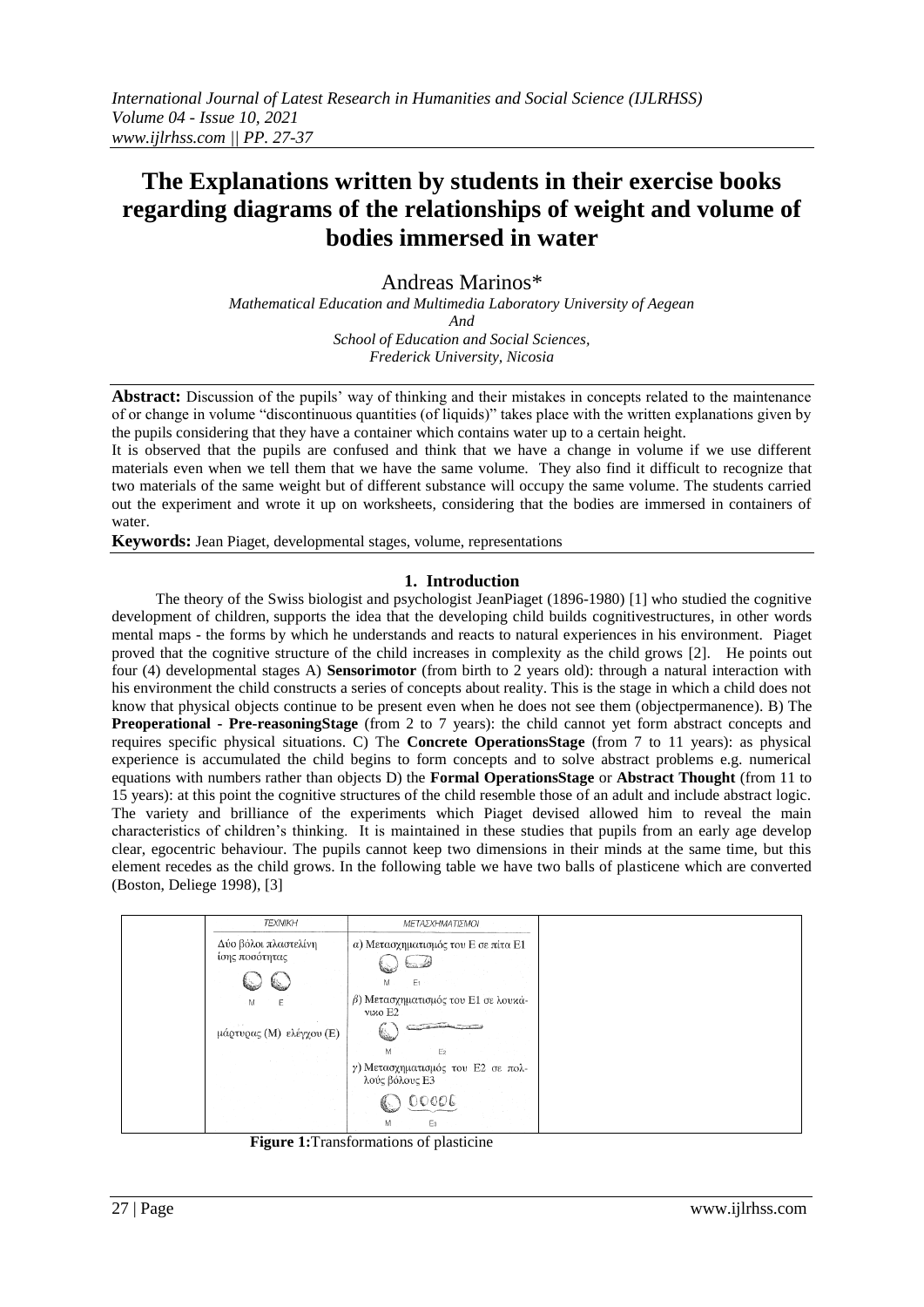*www.ijlrhss.com || PP. 27-37*

| Age                | Observed behaviour in the maintenance of<br>continuous quantities (the volume & weight of<br>matter).                                                                                                                                                                                                     | <b>Observed</b><br>behavior<br>in<br>the<br>of<br>continuous<br>maintenance<br>quantities (of liquids)                                                                                                                                                                                                                                                               |  |
|--------------------|-----------------------------------------------------------------------------------------------------------------------------------------------------------------------------------------------------------------------------------------------------------------------------------------------------------|----------------------------------------------------------------------------------------------------------------------------------------------------------------------------------------------------------------------------------------------------------------------------------------------------------------------------------------------------------------------|--|
| 3-4 years          | The subjects give answers as follows:<br>E1 is much more because it is longer.<br>E2 is much more because it is thinner<br>E3 is much more because it contains a lot of<br>balls.<br>Therefore complete conformity of thought is<br>observed on what happens with each form that<br>the plasticene takes. | At this age the child support his<br>reasoning exclusively and solely with<br>the height of the liquid reaches. He<br>thinks that E1 has less than E2, and<br>that E2 has much more than E.<br>However when we remove the small<br>ball from the small containers the pupil<br>believes that the E3 (containers) are<br>more polychromatic than M.                   |  |
| 5-6 years          | At this age the idea of the maintenance of matter<br>appears, but it is something that can easily change.<br>Thus there is agreement that M=E1, but it is<br>disputed that M=E2.                                                                                                                          | If we ask the child to place in E1 (i.e.<br>the container which is empty) as much<br>water as there is in M, he puts in as<br>much as will rise to the same height as<br>in M. Then the pupil has doubts and<br>takes out a little. He notices a<br>difference in width. But he cannot at<br>the same time pay attention to both<br>height and width. (Oscillations) |  |
| 7-8 years          | At this age children maintain the quantity of the<br>matter regardless of any transformations it<br>acquires. That is to say the children are able to<br>justify why the quantity of plasticene remains the<br>same.                                                                                      | The child takes several ten years back<br>out of the height and the width of the<br>container. He also understands that<br>dimensions can be<br>altered.<br>these<br>Specifically As the height increases<br>and the width decreases the liquid in<br>the two containers is the same and<br>contrary.                                                                |  |
| 9-10 years         | The concept that the weight of the volume is less<br>than the matter. From this it is realized that we<br>must wait a few years more before there is<br>certainty in the child that the weight of the object<br>does not change when the shape of it changes.                                             |                                                                                                                                                                                                                                                                                                                                                                      |  |
| $11 - 12$<br>years | We have to wait four years (from the maintenance<br>of matter) until the child accepts that the volume<br>of an object does not change when its shape<br>changes.                                                                                                                                         |                                                                                                                                                                                                                                                                                                                                                                      |  |

Table 1: Observed behaviour in the maintenance of continuous quantities (the volume & weight of matter).

During the entire developmental stage the child experiences in his environment using his already existing mental maps. If an experience is repeated it suits and is absorbed (assimilation) easily into the cognitive structure of the child, soas to maintain his mental equilibrium. If the experience is different or new, the child loses his mental equilibrium and changes his cognitive structures to accommodate these new conditions. In this way the child acquires many cognitive structures one by one.

The teacher, according to developmental theory, must design the material of the lessons to suit the developmental stage of the students. He must also place emphasis on the decisive role played in the student"s learning by the child"s experiences or his interaction with the environment. This intervention can also take place within a standardized framework, Depending on how the students as a group understand concepts of weight and volume or how they deal with problems in their everyday life which contain a combination of the above concepts (Campione et. al,1984)[4]. This can take place with the help of diagrams. A diagram cannot be said to have the same possibilities of representation as language. A particular material symbol and a even be attributed to an intellectual symbol or concept (Kaput, 1987) [5](signifierandreferentmaterialsign) and another to another symbol or concept. Thus with diagrams we can represent the entirety of relationships which exist between the individual elements which compose an object or a situation. On the other hand diagrams and proportional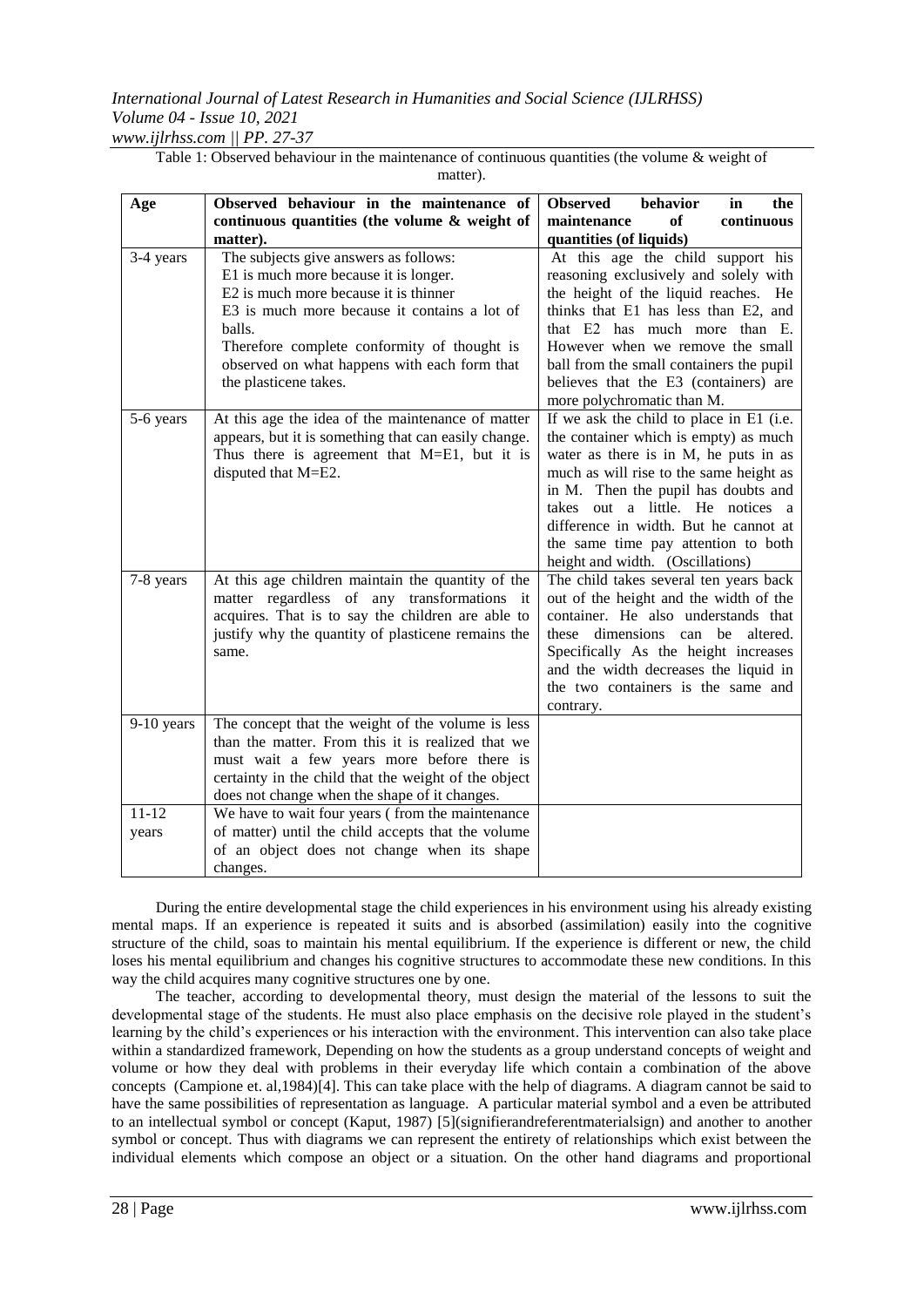### *www.ijlrhss.com || PP. 27-37*

representation in general depict only situations, setups and results of actions without being able to represent actions or transformations where a field which has the attributes of the language of physics or algebra is needed.

By the term "translation of representations" we mean the psychological process which takes place when we are transported from one system of representation to another. Lesh (1979)[6] stresses the role of translations in the solving of problems. In order for the translation to take place at least two forms of representation are needed. The source, i.e. the initial representation, must be given from the optical angle of the second. However, the optical angle, the way in which a student in "sees" the representation, is the result of teaching, the emphasis of which is not on the student copying what the teacher does but on the successful organizations of his own experience [7].Translation between different representations of the same object can be considered a necessary prerequisite for the solution of mathematical problems [8].

### **2. Direction of the Research.**

The students must record on paper how they perceive the case where a substance is introduced into a container full of water under the following circumstances:

A. If, in the student's thinking, objects of a different shape but of the same volume increase by the same amount the volume of liquid in the container which contains them.

**Β**. If two objects of the same weight but of different material will occupy the same volume. Thus the level of the water in the container will not increase at all.

### **3. Hypothesis.**

**1**. The students report in writing that the objects with the same volume, regardless of their shape, will occupy the same amount of space, hence their volume does not change.

**2**. The students report in writing two objects of the same weight but of different material occupy the same volume. .

### **4. Theoretical framework**

Piaget [2] distinguished two types of mathematical thought: one is figurative and refers to the ability to see things statically as and entirety, the other is operative and is related to intellectual is related to intellectual transformations, Koleza refers to a particularly worthwhile theoretical text in which Sfard[9] attempts επιχειρεί µια to put together the former dichotomies, proving that the learning process and the solution of problems in mathematics recommends itself to interaction of operative and constructive perceptions of the same concepts. The important thing is that in mathematics one can handle concepts through their representations and can record their attributes without the need of philosophical questions regarding the existence of mathematical objects.

Representations of mathematical objects are mostly semiotic representations**.** Semiotic representations are those which are expressed by the use of signes, (pronounced in natural language, algebraic models, graphic representations geometric diagrams) and are the means which are allocated to the individual in order to externalize intellectual. Consequently they are dependent on intellectual representations and serve no further than the necessity of communication.

The ability to handle mathematical objects is directly dependent on the semiotic system that is being used. Mathematical workings cannot take place except through semiotic representations. They cannot take place through intellectual representations [10].

Piaget (1968) considers representations as a substitute for the objects which they represent when those objects are not present. Considering this in our own work we have still to add that the term "representation" according to Von Glasersfeld (1987) [7] can possibly refer to: (a) pictorial representations, (b) symbols and (c) intellectual representations. Both the first (a) and the second (b) refer to external representations while the third (c) refers to internal representations. Von Glaserfeld Maintains that intellectual representations have a dynamic character since they are not simple registrations which are recalled to the mind of the students as if placed there in storage but consists of processes which are dynamically activated (Von Glasersfeld, 1987) [7]. The reports of Roth and McGinn (1998) [11]are on the same wavelength for the concepts of representations which are concentrated on the concept of registration. Registrations, because of their nature, are "social objects" (Roth & McGinn, 1998, p. 37)[11] with the idea that they can be communicated to many individuals. Duval (Duval 2005) [8] maintains that a concept needs to be offered to the student with multiple representations. This helps him to be able to describe fully the concept or the structure of the concept. With the use of multiple representations which refer to the same concept students can comprehend the common attributes of different representations and develop, since the structural relationships between situations which differ in their exterior characteristics is recognized. Thus the student can better approach mathematical knowledge (Greer & Harel 1998) [12]. Duval (Duval 1987)[8] had formerly maintained that each semiotic field has different possibilities.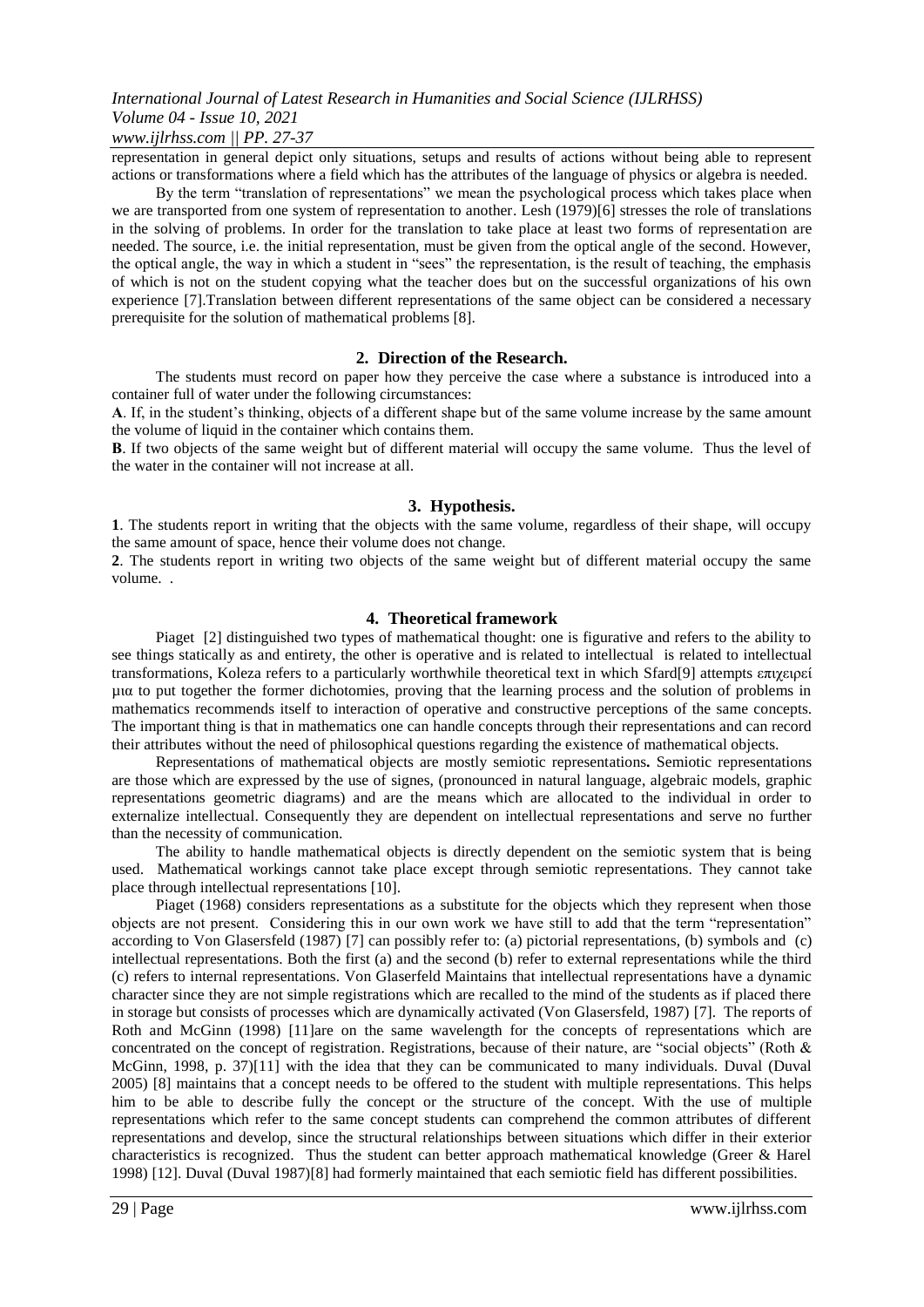*www.ijlrhss.com || PP. 27-37*

Coming once more to the topic of volume we have to add that after Piaget there was important research done by Gelman (Gelman, 1969)[13] and McGarrigle and Donaldson (McGarrigle & Donaldson, 1974)[14].The basic point of this research was on how students conceive changes in volume.

The comparative elements of the liquid and solid maintenance of volume do not disagree with the statement that the concept of liquid maintenance of volume exists in children at an earlier stage than the corresponding concept regarding solids. Such a level of the solid maintenance of volume (in 71.7%) does not appear until the end of the 9th year (Shayer & Adey, 1981[15] [16][17]Shayer,1992). The maintenance of the liquid form of volume exists after the age of five (81.7%).

It is pointed out that the concept "maintenance of volume" is used if, for example, a liquid which exists in a short but wide container is emptied into a long, narrow container, then the child cannot understand that the quantity of liquid does not increase, because he sees the elongation in isolation and does not have the ability to compare it with reduction in the size of the perimeter of the container (Piaget &Inhelder, 1974) [1]. These studies prove that thinking on liquid maintenance of volume enters the repertory of a child more quickly than things which have to do with the maintenance of solid volume. McGarrigle and Donaldson attributes a large part of this inability to "a clear linguistic cause." He maintains that that a child takes language into consideration based on contextual elements. These contextual clues are considered irrelevant by adults (McGarrigle and Donaldson 1974)[14].

This inability which students have is due to the fact that students think as they describe the phenomenon. So the student understands what he is seeing at the first glance, without going on to further analysis of process and change as an adult would do. Gelman maintains that children can be taught not to let their judgment be distracted only by what they see. If a student does not examine different parameters then he will give a wrong answer. Thus it would be good if students, before they express themselves verbally, could examine things which are the consequence of a change which, at first glance, they did not perceive as a total change (Gelman, 1969 &Twidle, 2006) [13].

McGarrigle did experiments with bodies of different volume. The reason for these experimental methods which he developed was the checking of children"s different perceptions in the maintenance of volume (McGarrigle & Donaldson 1974)[14].

Donaldson maintains that for all the attempts that took place to teach the students to deepen their thinking about what they can see, a significant number of children would continue to fail to prove that the volume of a liquid remains the same even if the container is changed. He compressed a ball of clay to make it greater in diameter and then posed the same question. Only older students understand that in the end the clay is the same. SimilarlySmedslund compressed the clay and put it in water to check if the volume of the play changed. The students were able to observe if the level of water increased. Smedslund repeated the experiment taking away a piece of the clay before putting it in the water. He observed that only children above a certain age who had more developed reasoning could organize rationally and was justifications that the volume of the body in this phase was different (Demetriou, A., Shayer, M. &Efklides, A. (1992) [15].

Rowell and Dawson make significant reference to the ideas of the students in different scientific experiments which they carry out. More specifically they create a process which includes two phases. In this process they used two spheres which they immerse in cylindrical containers. These spheres were made of plasticene. In the first phase of the experiment one of the two spheres was changed in shape. Both spheres were placed outside two cylindrical containers full of water. The students were asked to say if the level of water would be different if the sphere of the same weight but of different shape was placed in the second tube. Further, they were asked to explain the relationship of the volume of liquid which changed if a small piece of plasticene was removed from the sphere and replaced by the same volume of lead, what would happen to the volume of liquid in the tube [16], [17] [18].

### **5. Methodology of the Research**

58 students from three sections of the third year of primary school in a provincial island city took part in the research in the school year 2006-2007 in the framework of the teaching of mathematics in the third year of Greek primary school.

The pupils were given worksheets, while the observations of the class were recorded on video. As regards the thematic axis of the questions, A basic concern was that suitable conditions should be created for the students to write on paper (worksheets ) the reasons to support an opinion. Of interest to the researchers were the practices used by the pupil to solve the problems.

Regarding the problems which were set for the pupils, in this task the problems that were sent were simply **descriptive pictorial representations** related to weight and volume. Then the students were called upon to judge **whether or not there were any changes in these pictorial representations**i.e. how much the volume of a liquid increased or decreased, or if it stayed the same.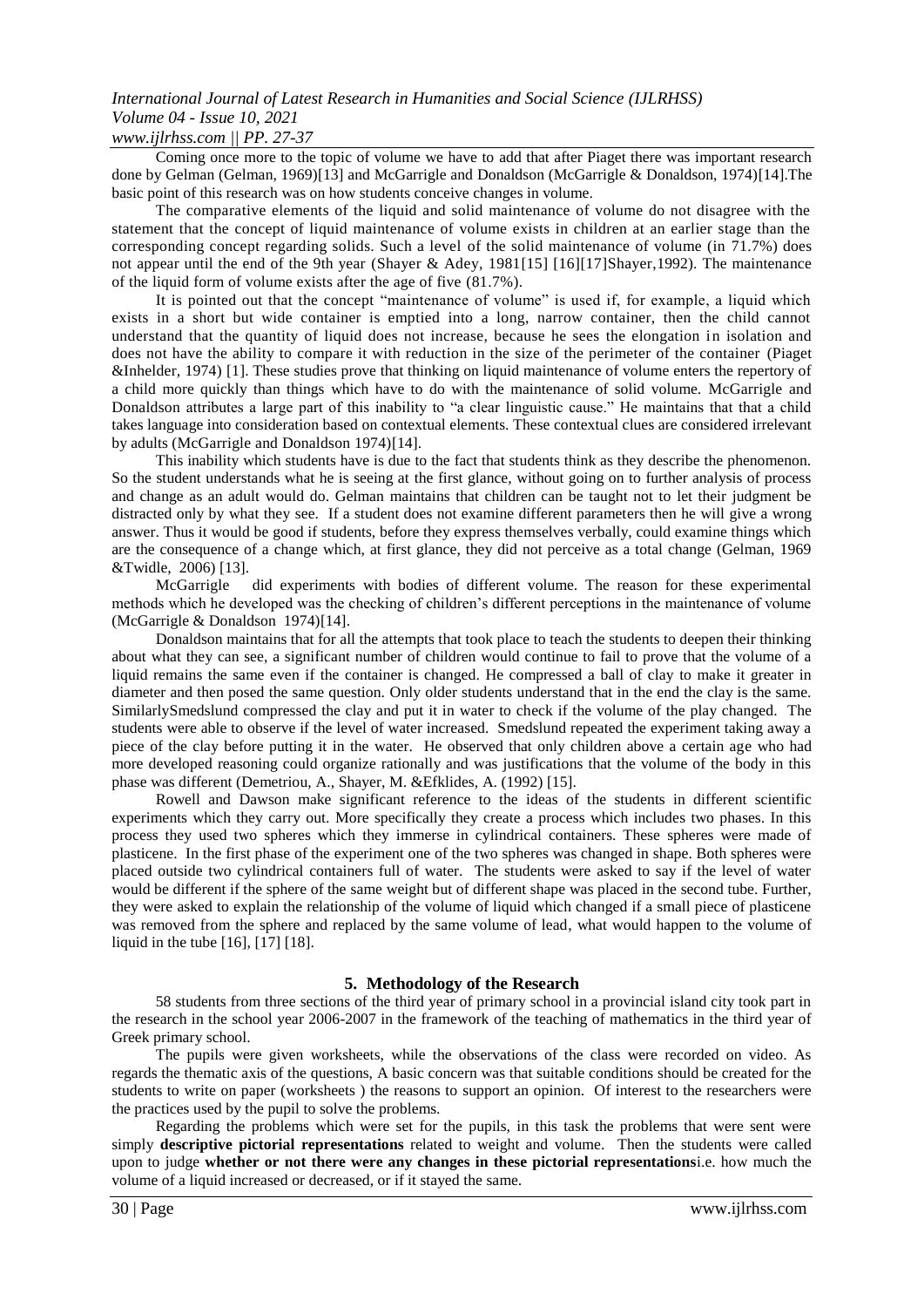### *www.ijlrhss.com || PP. 27-37*

Care was taken that the interpretations which were given for the observed phenomena emanated from the pupils' experience. For the above reason specific experiments that the pupils could imagine were chosen.

### **6. Experimental Area**

The pupils were asked to draw a container full of water. They also drew an object. The pupils were then asked to draw the same container again but this time in which they had placed the object.

It was observed that the students designed a new container with a higher level of water than in the first drawing.

Then, after any queries they might have had had been answered verbally, they were given the following two questions in writing

#### **1st question:**

The students were asked to determine the point to which the level of the water would rise if 10 iron boxes (in the shape of cubes) were placed in the container.

In an identical container (container B) we threw another 10 spheres. The pupils were asked to say if the water level would be more or less. The ball have the same volume as the 10 iron cubes. It was clarified to the people"s that if there are also was positive (i.e. the level would rise) they should determine approximately how far the water level would rise. Into a third container were placed in long narrow cylindrical objects in the shape of rods. These objects also had the same volume as in the former cases. The pupils were again asked to determine the level of water in relation to the first and second containers. They were asked to justify their answers. Otherwise to write that there would not be a greater rise in the level of liquid in relation to container A or B.

### **Answers:**

We"re able to distinguish two kinds of answer**:** 

"Correct" answers thus:

 These pupils has acquired the thinking that the objects irrespective of their shape would take up the same if they have the same volume hence the volume of water which would also go up in the three situations would be the same .

"Wrong" answers thus:

- Pupils who believe that the objects will increase the volume of a liquid differently according to their shape. So it was ascertained that "volume" as the concept has not been comprehended. The majority of the erroneous answers in this category consider that bodies in the form of cubes Increase the level of the water to a higher level compared to the others. More specifically the students believe that the long thin objects increase the level of water the objects occupy by less than do objects in the shape of spheres, while the objects in the shape of cubes have greater volume than the spheres or rods (Figure 2a & 2b)
- Despite the fact that in the announcement it was expressly declared that the bodies would be immersed in the container there were students who believed that there are objects which they could not put into the container, because their shape did not allow it. The reason is that in the minds of the pupils there is an erroneous picture to be considered that the boxes (the cubic objects) cannot be immersed because of their shape (Figure 3).

 $\bullet$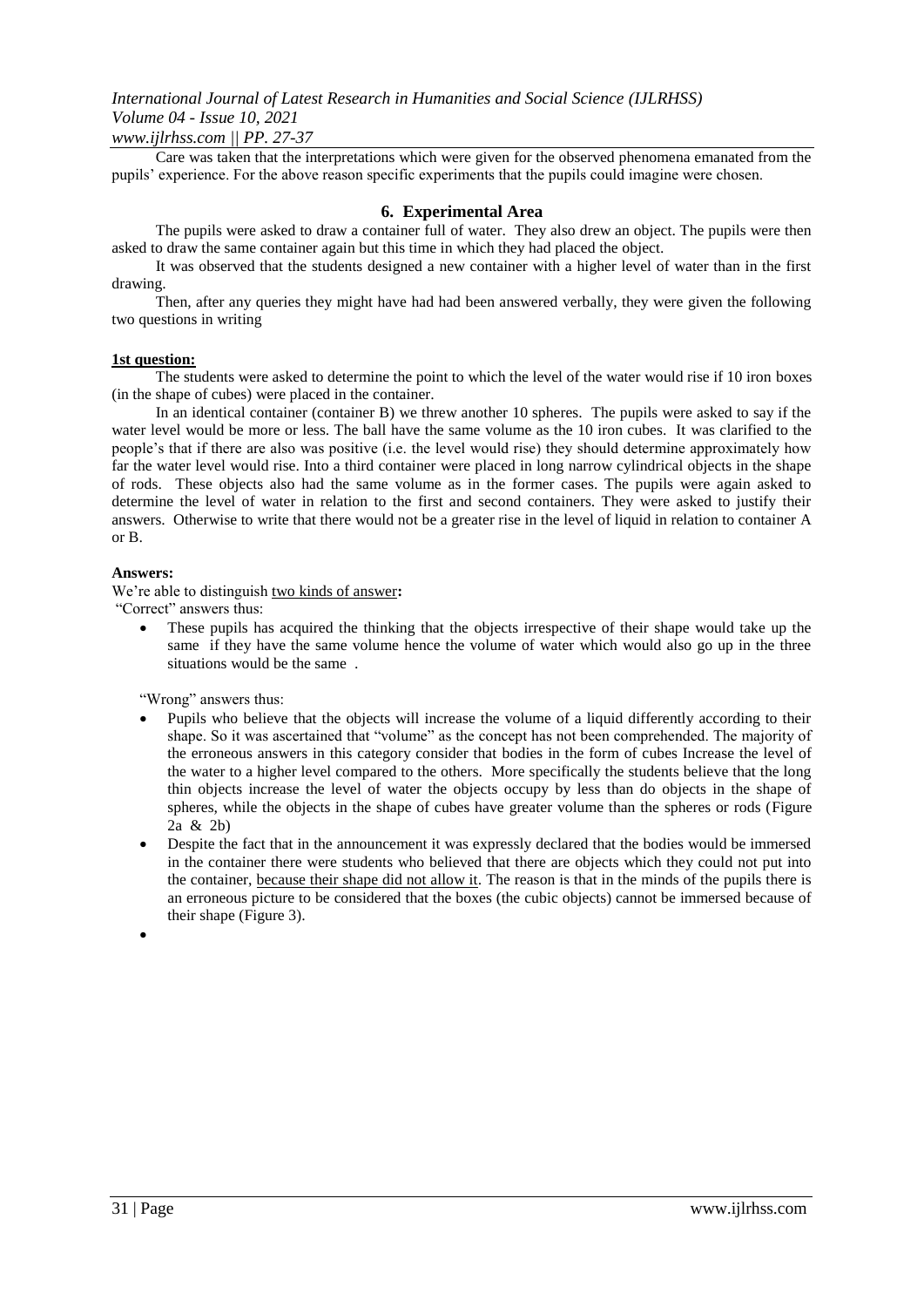*International Journal of Latest Research in Humanities and Social Science (IJLRHSS) Volume 04 - Issue 10, 2021 www.ijlrhss.com || PP. 27-37*

(f 10 U orablyn tou veroù da avelin kai hadiota nodo. LOUS. Greisn Exouve rolu oglo. (OUV litija lutino ojic Hotallin. Tou vepoi Ser da avelei van Toso BEY EXOUVE TO DO MOLD Offeo.

**Figure 2a**: I think that it will go up more with the cubes because they have greater volume. It will go up to double what it was before. It will go up the same in the  $1<sup>st</sup>$  container. Because when they are connected they have the same volume as the linked cubes.

**Figure 2b:**In the A container the level of water went up a lot because it has a large volume (the cube). In the Β container the level of water will not be as much because

they do not have as much volume.

Andrenon Lew A'  $5022$  $\mathcal{P}$ Sejaglevin. o' defaylevin<br>Defaylevin Dr<br>De zuandapor  $600$  $\Theta^{\alpha}$ 

**Figure 3:**In the A container they cube will not be immersed because usually cubes are light. It will be the same for the B container.

**Table 1 – Grouping of the pupils' written answers/ explanations**

|                                                                                                 | <b>Pupils</b> | Percentage |
|-------------------------------------------------------------------------------------------------|---------------|------------|
| Regardless of shape or weight, objects with the same volume will raise                          | 99            | 78,57%     |
| the water level by the same amount.                                                             |               |            |
| Depending on their material, objects will increase the volume of water $\mid$ 17<br>differently |               | 13.49%     |
| Some objects cannot be immersed in water because they float on account<br>of their shape.       | - 10          | 7.94%      |

### **2 nd Question**

In the second question the pupils were asked to say how much the level of water would go up if approximately 10kg of iron were placed in the container and how much it would go up if 10kg of a ceramic material were placed in the container. Verbally it was clarified to them as follows:

- That the two materials would go into the same container and that whatever estimate they recorded would be an
- The reason for this question was to ascertain comparatively with two different materials, what difference there would be in the elevation of the water level in relation to the type of material which was introduced into the container.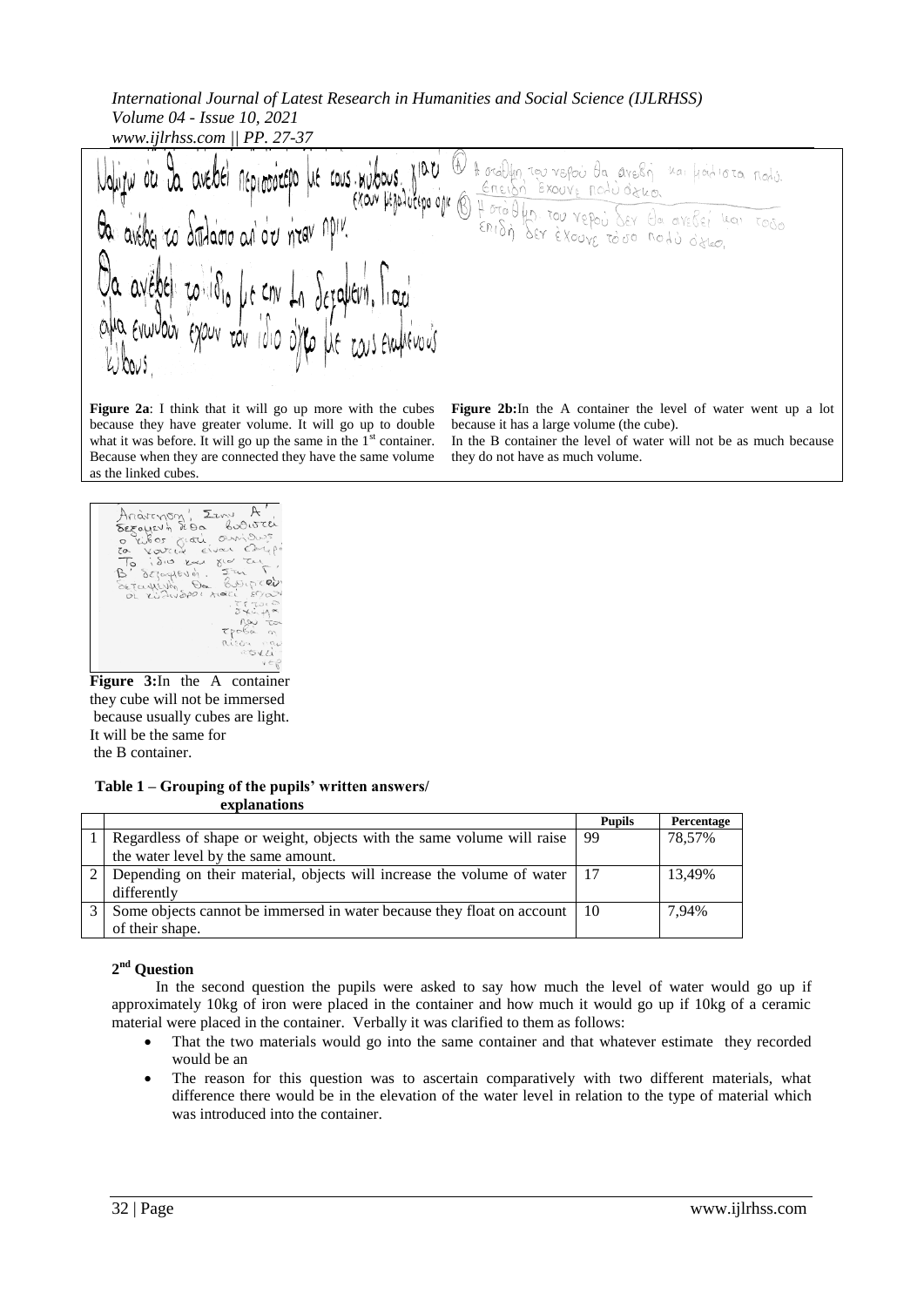*www.ijlrhss.com || PP. 27-37*

Some of the answers which we consider to be "**correct**":

- We do not know the volume of the iron. In order to recognize how much the volume of the island would go up we would need to know the volume of the 10kg of iron. For the ceramic material the students answered similarly " we do not know the volume of the ceramic material ( for 10kg ) in order to predict how much the level of liquid would go up"
- There were even students who were puzzled as to whether the iron and the surrounding material had the same volume, giving the answer that we would have the same result if the materials had the same volume (Figure 4a and 4b).

| <b>HOOG KULU ADOOSYYWILOU</b><br>$F_{\text{V}}$ $F_{\text{V}}$ $N_{\text{V}}$ $N_{\text{V}}$     | $U_{d}$ $Y_{0}$ $Y_{M}$ $U_{M}$ $U_{M}$<br>48 M Roleco a velo by evides 20 leves |
|--------------------------------------------------------------------------------------------------|----------------------------------------------------------------------------------|
| <b>Figure</b> 4alf it had the same volume (the ceramic <b>Figure</b> 4b If the ceramic material  |                                                                                  |
| material) as the ten kilos of iron, it would go up by $\vert$ had the same volume as the iron it |                                                                                  |
| another so much                                                                                  | would go up a lot.                                                               |

We considered as "wrong" answers those which the pupils gave on general lines, which we have groped as follows:

#### 7. **Answers**

The concepts of weight and volume are less specific but those which are realized at the age of eight or  $nine(4<sup>th</sup> class)$  the pupils cannot explain sufficiently, or, for the most part, even understand that volume and weight are two different sizes (Picture 5) Some pupils answer that:

-the weight makes the water rise in every situation.

-as much as the weight increases in the water, the volume of water increases by the same amount.

**Figure 5:** The water level will go up more because the ceramic material is lighter than the iron

| pp. 31 aveBu zo veps mo ned x ang Eur |
|---------------------------------------|
|                                       |
|                                       |
|                                       |

**Figure 6:** The volume of water will go up as much as the volume of iron. The same few will say that again the water would go up as much as the volume of the ceramic material .

| The volume of the water for the ceramic material will go   Again the same volume for the ceramic |                                |
|--------------------------------------------------------------------------------------------------|--------------------------------|
| up as much as the volume of the iron                                                             | as with the iron               |
|                                                                                                  | AN WAY OG D. MARTIN KAHIM JULE |
| Da id (fa) Jacon Nyan 1900, 060 0 0 min                                                          |                                |
|                                                                                                  |                                |
| un budupul                                                                                       |                                |

#### **Β. Attempts at Fortuitous Quantification:**

We also observed that the pupils tried to quantify fortuitously.

Thus a large number of Few pills although they were not given the level and the volume in the container recorded a number in their answers (Figure 7) .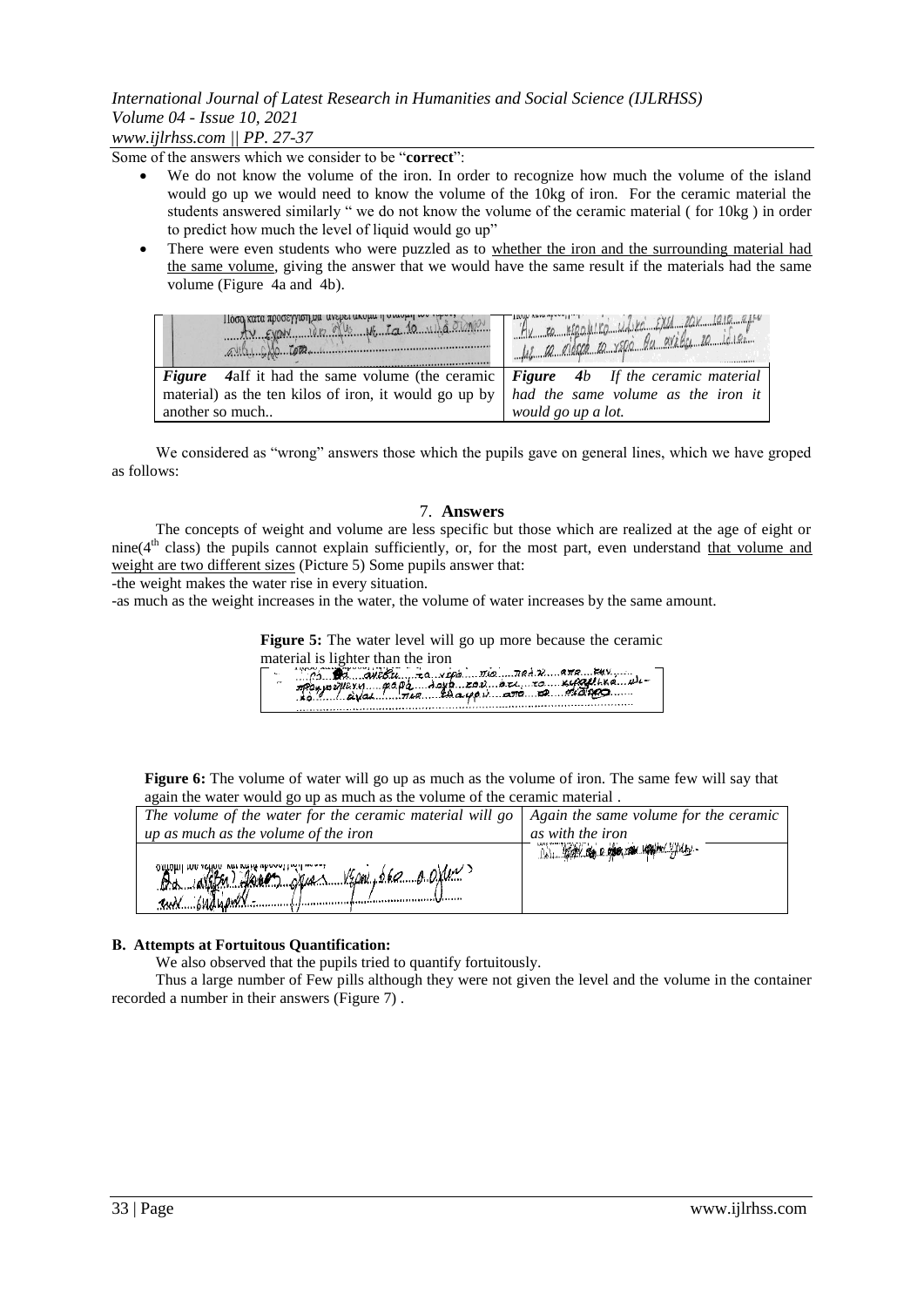*International Journal of Latest Research in Humanities and Social Science (IJLRHSS) Volume 04 - Issue 10, 2021 www.ijlrhss.com || PP. 27-37*

| $WWW$ $\cdot$ $U11133$ $\cdot$ $U1111$ $\cdot$ $Z1 - 31$ |                                        |
|----------------------------------------------------------|----------------------------------------|
| <b>Figure 7:</b> The height at which the water will rise |                                        |
| Na <sub>1</sub> 82.12621 14762                           | $Q$ a tak $\ldots$ $Q$ a da $I$ ye e e |

### **C. Different materials in the water have the same weight**

There are students who believe that the materials have the same weight in the water and thus they answer erroneously. (Picture 8):

**Figure 8:** The level of the water will go up the same as the iron because the materials in the water have the

same weight*.*

| with 600 kg website of margaretic motor |  |
|-----------------------------------------|--|
|                                         |  |

### **D. Answers without any justification:**

There was another group of pupils who did not make any attempts to justify their thinking. They answered in both questions simply that will water level would go up (Figure 9)

In the following table the erroneous answers of the pupils are summarized.

Figure 9: The level of water will go up στάθμη του νερού και κατά προσέγγιση ποσο;

#### H Graduy 200 Vegou de aveper . . . . . . . . . . . . . . . . .

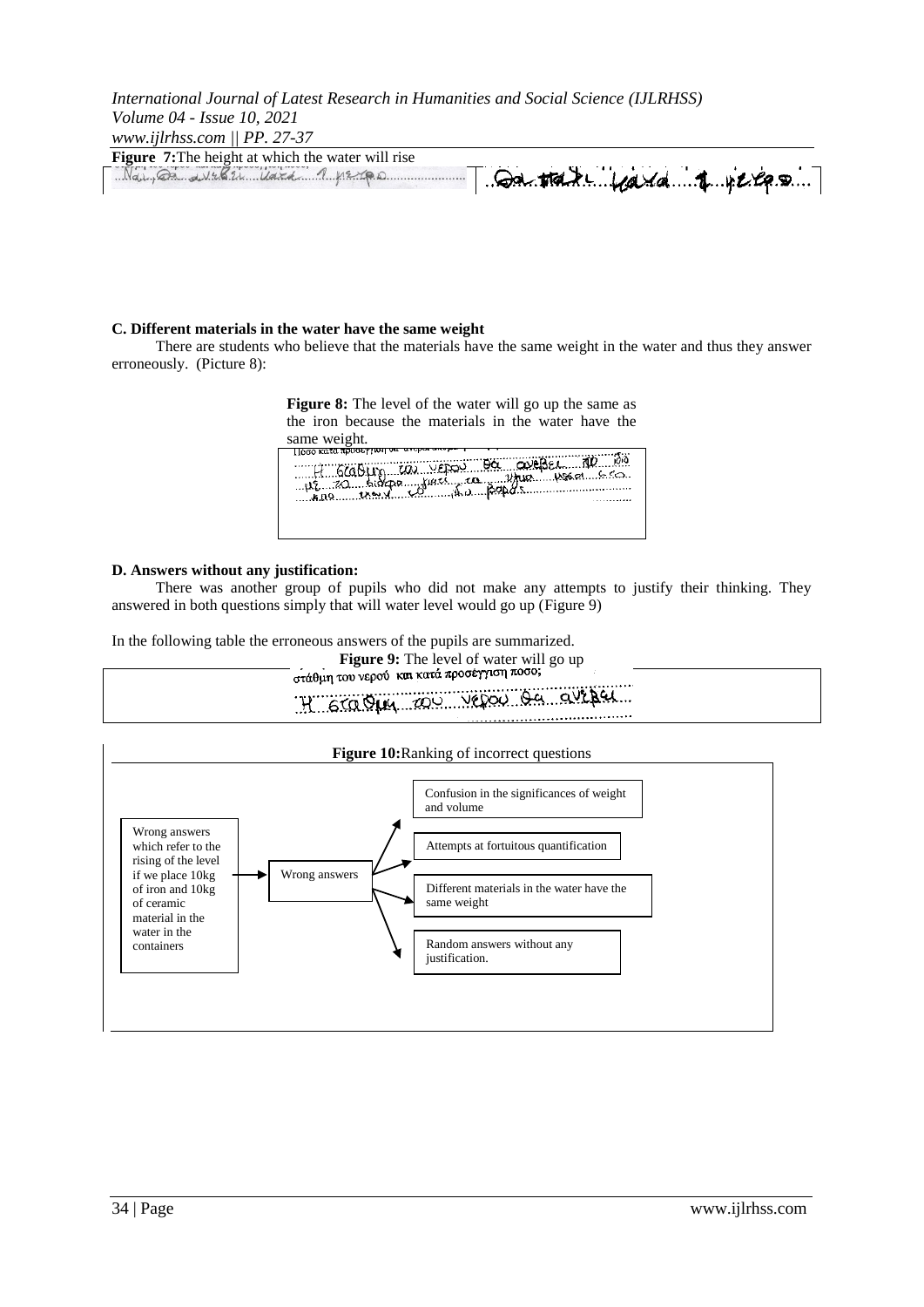*International Journal of Latest Research in Humanities and Social Science (IJLRHSS) Volume 04 - Issue 10, 2021 www.ijlrhss.com || PP. 27-37*

|                | Table 2. Grouping of Pupils' Answers                                                                                    | <b>Total</b><br>number<br>of Pupils | Percentage<br>of Pupils |
|----------------|-------------------------------------------------------------------------------------------------------------------------|-------------------------------------|-------------------------|
| 1              | Bodies of the same weight but different volume alter the surrounding<br>area differently from a body immersed in water. | 43                                  | 34,13%                  |
| 2              | Volume is determined by the shape of the bodies.                                                                        | 20                                  | 15,87%                  |
| 3              | Confusion of the concepts of weight and volume                                                                          | 47                                  | 37,80%                  |
| $\overline{4}$ | Different materials in the water have the same volume if they have the<br>same weight                                   | 4                                   | 3.17%                   |
| 5              | Fortuitous answers with no justification, or no answer                                                                  | 14                                  | 11.11%                  |

### **8. Conclusions**

During the analysis of the pupils" answers we attempted to take out conclusions if they could cause regrouping of the pupils responses. We observe that in general there is a confusion in the written answers concerning the changes in volume depending on the material of the body (iron, or ceramic) without the pupils examining other parameters , such as quantity, weight etc. This confusion seems to exist also in the relationship between the shape and volume of a body.

As far as the **first question** is concerned we observed that there are pupils who can carry out hypothetical, inductive actions, and pupils whose thinking has not reached the level of making such hypothetical inductive action.

In the first category i.e. those who can carry out hypothetical, inductive actions, the pupils could connect two sizes such as volume and shape, generalizing their conclusions. These people"s had advanced to the forming of specific intellectual actions (classes, relationships, space etc.)

Students whose thinking has not reached the level of carrying out hypothetical inductive actions. With these pupils it was observed that if they were told that the volume of the bodies was the same, they confused the concept of volume with that of weight, considering that for the ceramic material and the iron to have the same weight the value of the ceramic material must be greater. One might think that if the pupils had knowledge of density they would be able to grasp these concepts more correctly. But it"s impossible for this to be understood by pupils in the fourth year of primary school, since even older pupils like those in Years 5 & 6 primary school and in the first year of junior secondary have difficulty in understanding the concept of density. These difficulties are due to the fact that density is not a quantity that can be observed or measured directly[19]. Density results as the reason for two other quantities of mass and volume [19],[11] concepts which exists in the problems that are set in this work, but they continue and maintain the children"s misconceptions about material, with the results that they cannot differentiate concepts of weight and density [1]. This still fits in with the opinion of Hewson where density is related to the hardness of the object, so in our case with the hardness of the ceramic material. The ceramic material has a lesser density but a greater volume [20].

That the pupils gave which seemed to be important*:* that the pupils do not know what volume and weight means and have difficulty in separating these concepts. They believe that they have a reverse relationship dependent on an equally unknown concept (this concept in all probability is that of density referred to above. They also discern that the level of water goes up differently for different bodies or volumes.

As regards the **second question**, the reverse was attempted. That is to say that few bills were asked to describe what would happen if into the container replaced the same weight of ceramic material and the same weight of iron.

The immediate superiority of the synopsis of the results can be repeated here too where one can distinguish more types of error. Observing figure 8 Where the forms of **erroneous answers** are grouped it can be seen that many pupils come to conclusions without a methodical investigation. Thus it may be discerned that they do not have Έηζιδιακρίνεηαιόηιδενέχουν a starting point in their thinking, a fixed point of reference to which it is possible to return whenever it is needed. This is probably due to the fact that the pupils cannot recognize what is included in the knowledge of the basic elements which determine the concept of volume or of weight. Volume and weight are concepts. As we know, concepts are the basis of human thinking and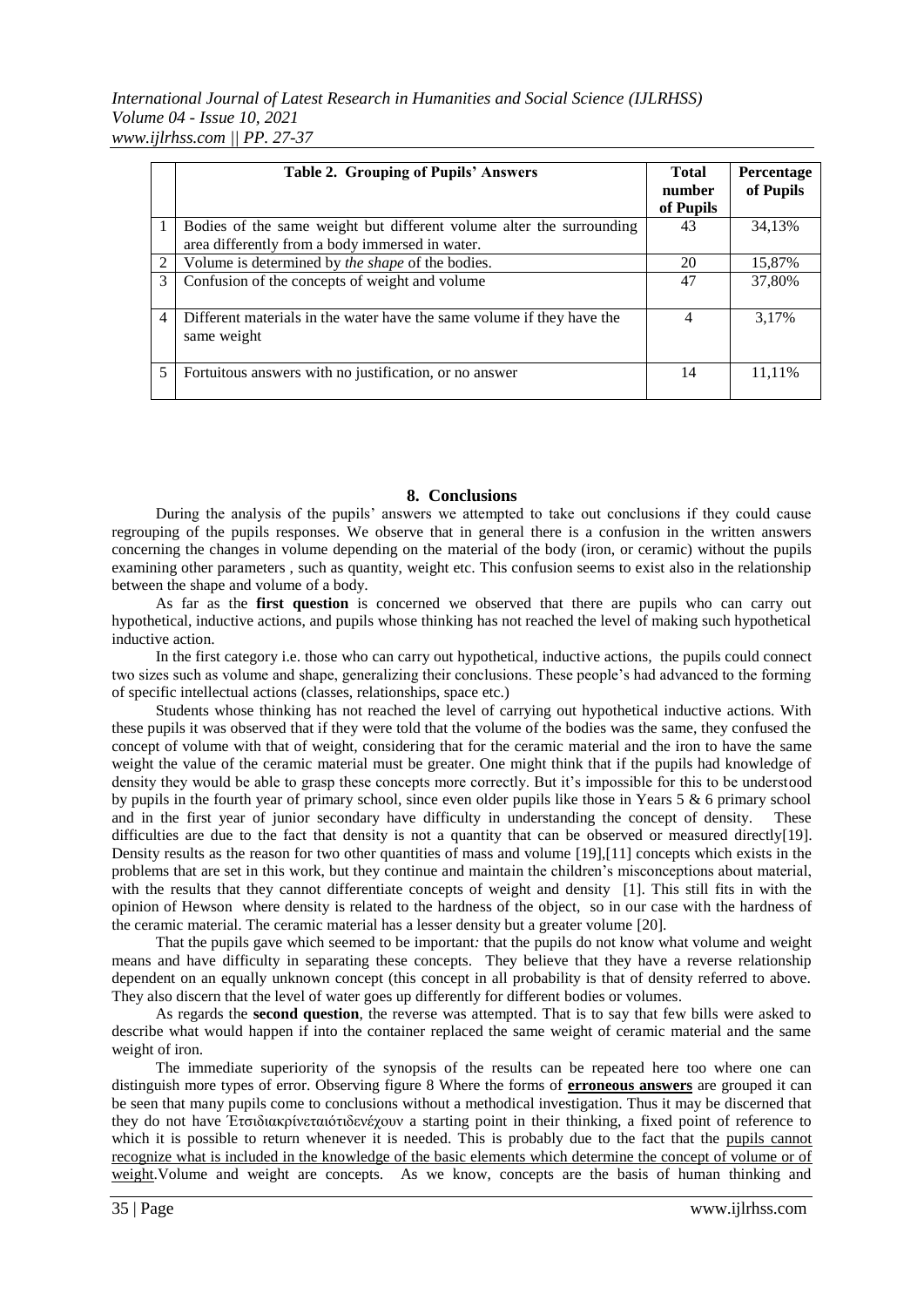### *www.ijlrhss.com || PP. 27-37*

communication. The understanding of any subject whatsoever is not possible if fundamental concepts are not acquired by the pupils. According to this process, learning is possible because we are able to reveal common attributes in different kinds of experience which are "stored" in the memory for future use.

So the pupils do not have the ability to recognize relationships which connect volume with weight and weight with volume or shape with volume. Nor can the rate the aforementioned concepts so that even if they arrive at the solution to the problem they cannot organize their thinking into a logical serious to pass from one concept to another (translation).

Thus the translational faculty of the individual can be characterized as rather poor since it is not distinguished by the possession of the required or suitable knowledge. In addition the pupil is unable to develop a system for taking in and processing information through his own experiences.

### **9. Future invstigation. Formation of teaching based on previous Evaluation.**

In this work we just the onset of the students based on our own conceptual elements. So having created this knowledge of the concepts and functions of a child in the future work we must form our teaching in such a way us to make the above concepts understandable as shown in the above examples.

### **10. Limitation**

Although we believe that the problems were satisfactory for the conclusions that we came to, the use of a limited number of experimental elements can reduce the reliability of the research. Consequently, it might be wise to look at any conclusions or generalizations with prudence, and to repeat similar tests in the future.

### **Reference**

- [1]. Piaget, J. & Inhelder, B. (1974) The child"s construction of quantities (London, Routledge &Kegan Paul).
- [2]. Piaget, J. (1971). The theory of stages in cognitive development. In D. R. Green, M. P. Ford, & G. B. Flamer, Measurement and Piaget. McGraw-Hill.
- [3]. Boston, Deliege (1998), Pre-mathematical Processes and Concepts Introduction -Study-Tranference. Troulis G. Gutenberg Publications, Athens.
- [4]. Campione, J. C., Brown, A. L., Ferrara, R. A., & Bryant, N. R. (1984). The zone f proximal development: Implications for individual differences and learning. New Directions for Child Development, 23, 77–91.
- [5]. Kaput,J. (1987). Representations systems and Mathematics. Problems of representation in the teaching and learning of Mathematics. Janvier, C. (ed). Hillsdale:LEA.
- [6]. Lesh, R.(1979), "Mathematical learning disabilities: Considerations for identification, diagnosis, and remediation", in R.Lesh, D.Mierkiewicz, and M. G.Kantowski (eds.), Applied Mathematical Problem Solving, ERIC/SMEAC, Columbus, Ohio.
- [7]. Glasersfeld, E. von (1989). "Cognition, Construction of Knowledge and Teaching." Synthese, 80(1), 121-140.
- [8]. Duval R. (2005). Les conditions cognitives de l"apprentissage de la géométrie :développement de la visualisation, différenciation des raisonnements et coordination de leursfonctionnements. Annales de Didactique et de Sciences Cognitives, 10, 5-53.
- [9]. Sfard, A. (1991). On the Dual Nature of Mathematical Conceptions: Reflections on Processes and Objects as Different Sides of the Same Coin. Educational Studies in Mathematics, 22, 1-36.
- [10]. KolezaE. (2003). Mental Activities for the Development of Geographical Concepts. 2<sup>nd</sup> Symposium for Mathematics in Secondary Education. Mathematics in JuniorSecondary School. 11 - 13 Αpril.
- [11]. Roth, W.-M., & McGinn, M. K. (1998). Inscriptions: A social practice approach to "representations." Review of Educational Research, 68, 35-59.
- [12]. Greer, B. Harel, G. The Role of Isomorphisms in Mathematical Cognition,The Journal of Mathematical BehaviorVolume 17, Issue 1, 1998, Pages 5-24
- [13]. Gelman, R., (1969) Conservation acquisition: a problem of learning to attend to relevant attributes, Journal of Experimental Child Psychology
- [14]. McGarrigle, J. & Donaldson, M. (1974) Conservation accidents, Cognition, 3, 341 350.
- [15]. Demetriou, A., Shayer, M. &Efklides, A. (1992) Neo-Piagetian theories of cognitive development (London, Routledge).
- [16]. Shayer, M. & Adey, P. (1981) Towards a science of science teaching (London, Heinemann).
- [17]. Shayer, M. & Adey, P. (1994) Really raising standards (London, Routledge)